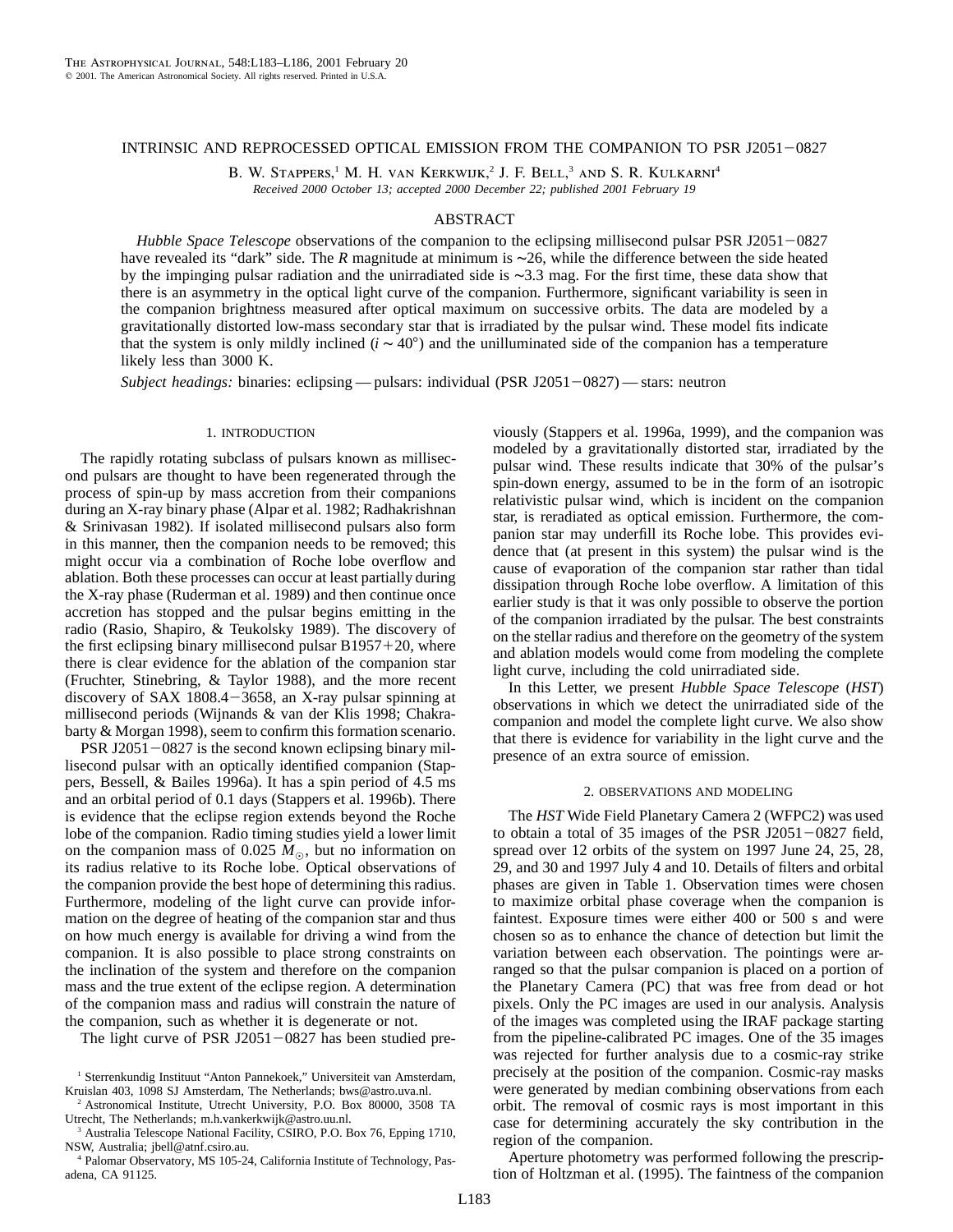TABLE 1 Summary of HST Observations of PSR J2051-0827

| Phase              | Magnitude | Error |
|--------------------|-----------|-------|
|                    | F675W     |       |
| $0.012$            | 25.6      | 0.4   |
| $0.049\dots$       | 25.8      | 0.5   |
| 0.068<br>1.1.1.1   | 25.1      | 0.3   |
| 0.106              | 25.0      | 0.3   |
| 0.107              | 25.3      | 0.3   |
| 0.145              | 24.5      | 0.2   |
| 0.163              | 24.0      | 0.1   |
| 0.163              | 23.9      | 0.1   |
| 0.201<br>.         | 23.8      | 0.1   |
| 0.263<br>1.1.1.1.1 | 23.2      | 0.1   |
| 0.736<br>1.1.1.1   | 22.62     | 0.05  |
| 0.792              | 23.17     | 0.07  |
| 0.849              | 24.4      | 0.2   |
| $0.849\dots$       | 23.8      | 0.1   |
| 0.853              | 23.9      | 0.1   |
| 0.905              | 24.7      | 0.2   |
| 0.967              | 25.6      | 0.3   |
| 0.967              | 24.6      | 0.2   |
| 0.993              | 25.2      | 0.3   |
|                    | F814W     |       |
| 0.006              | 24.0      | 0.1   |
| 0.015              | 24.1      | 0.2   |
| $0.062\ldots$      | 24.0      | 0.1   |
| 0.077              | 23.9      | 0.1   |
| 0.124              | 23.7      | 0.1   |
| 0.224<br>$\ldots$  | 22.85     | 0.07  |
| 0.280<br>$\ldots$  | 22.54     | 0.06  |
| 0.745<br>$\ldots$  | 22.23     | 0.04  |
| 0.801              | 22.53     | 0.06  |
| 0.873              | 23.4      | 0.1   |
| 0.878              | 23.7      | 0.1   |
| 0.929              | 23.8      | 0.1   |
| 0.934<br>$\ldots$  | 23.8      | 0.1   |
| 0.959<br>.         | 24.0      | 0.1   |
| 0.996              | 24.1      | 0.1   |

NOTE.-Binary phase is defined such that phase zero occurs when the companion lies between the Earth and the pulsar.

meant that the best signal-to-noise ratio is obtained for relatively smaller apertures. Apertures of different radii were used on a number of brighter stars in the field to determine aperture corrections relative to the standard  $0\rlap.{''}5$  (11 pixel) radius aperture. In Table 1, we present these aperture-corrected magnitudes, which have been transferred to the Vega system by applying a  $0.10$  mag aperture correction from  $0\rlap{.}^{\prime\prime}5$  radius to "nominal infinity" (Baggett et al. 1997). The corrections for losses due to the charge-transfer efficiency were made following the prescription of Whitmore, Heyer, & Casertano (1999). No correction has been made for the so-called long versus short anomaly as there is presently no consensus on the nature of this problem. A recent study by Dolphin (2000) suggests that the problem is caused by an incorrect determination of the background in short exposures. Our exposures have a welldetermined background, and so we believe our magnitudes are unaffected by this problem. However, we note that if a correction to our magnitudes of the size suggested<sup>5</sup> is required, then our data would need to be remodeled.

As a check on our measurements and transformations, F675W magnitudes were determined for a faint comparison star (of similar flux to the mean flux of the PSR J2051 $-0827$ companion) detected on the PC. Assuming that this star was intrinsically constant in flux, we obtained a reduced  $\chi^2$  = 1.06, indicating that the uncertainties obtained for the magnitudes are realistic. Previous observations from the Hale 200 inch and the Anglo-Australian Telescope that are also used in the following analysis have been described in detail by Stappers et al (1999). The complete data set of 53 observations (shown in Fig. 1) was phased using the known ephemeris for the binary orbit and then modeled. We note here that there is excellent agreement between the ground-based magnitudes and the *HST* magnitudes converted to Cousins *R* and *I*.

A model of a synchronously rotating companion star irradiated by the impinging pulsar wind that includes the effects of gravitational and rotational distortion and gravity darkening

<sup>5</sup> See the 1999 June update to the WFPC2 Instrument Handbook for Cycle 9.



FIG. 1.—Data in the four observational filters used compared with the best-fit model light curves (as discussed in the text) determined from fitting the complete light curve (*dashed lines*) and fitting only the rising part of the light curve (*solid lines*).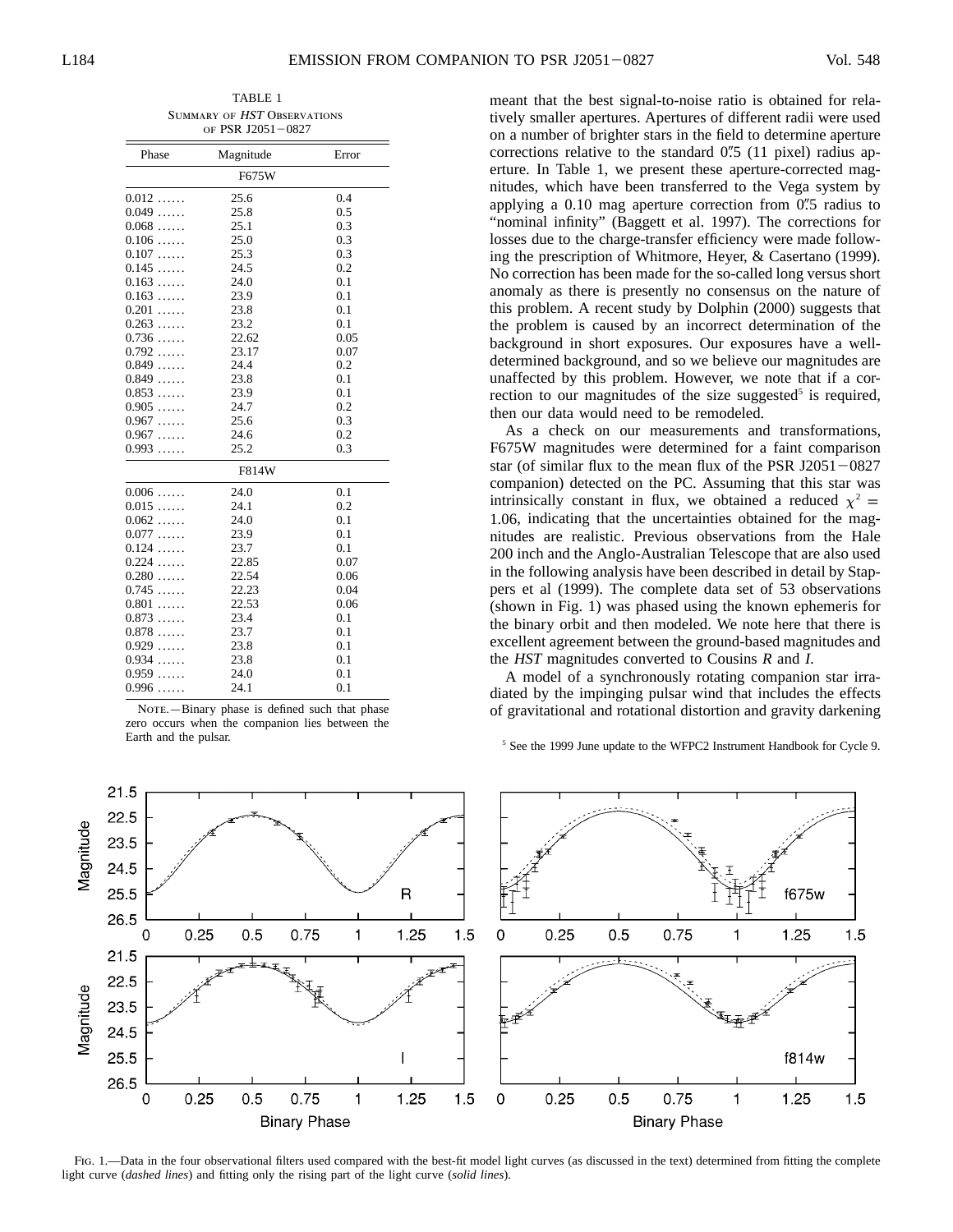

Fig. 2.—All observations made in the F675W *HST* filter. Groups of magnitudes that were measured during the same system orbit are indicated by the same symbol. In total, there are data from seven orbits shown.

and the inclination of the binary orbit is fitted to the data. The model also fits for the distance modulus and the extinction in the direction of the source. As was discussed in Stappers et al. (1999), we use the dispersion measure–determined distance and an extinction determined from *IRAS* maps, and their associated errors, to constrain these two parameters to  $(m-M)_{0} =$ 10.6  $\pm$  0.6 and  $E_{B-V} = 0.06 \pm 0.03$ , respectively. As the unirradiated side of the companion star is likely very cool, the emergent spectrum needs to be modeled carefully. Thus, the model magnitudes were calculated using the most recent lowtemperature stellar atmosphere models of Hauschildt, Allard, & Baron (1999) and folding them through the appropriate individual filter functions. Note that the Cousins *I* and *R* data and that recorded in the *HST* filters were fitted simultaneously (i.e., the offsets between the magnitudes were considered by folding through the appropriate filter functions).

### 3. DISCUSSION

A closer inspection of the phased light curve shown in Figure 1 shows two important features that were only hinted at by the ground-based observations. First, there is an asymmetry apparent in the light curve where the decrease in brightness to minimum occurs more steeply than does the increase to maximum brightness. In other words, the presence of excess emission after maximum means that the decrease to minimum is apparent at later phases than would be expected for a symmetric light curve. Second, the brightness of the companion varies significantly between orbital phases 0.5 and 1.0 in successive orbits. Such large variations in brightness are not observed in the other half of the orbit. This can be seen most clearly in Figure 2, where all seven orbits obtained in the F675W filter are shown. The amplitude of these variations is as large as 1 mag, as seen between the observations indicated by the filled circles and the crosses in Figure 2.

Modeling of the light curve is of course limited by these complications; a simple synchronously rotating companion resulting in a symmetric light curve is no longer a complete model. If we fit the complete data set using a symmetric model, we find that we overestimate the flux in the rising part of the light curve. The resultant best-fit model is of a Roche lobe–filling companion star which converts approximately 30%

TABLE 2 FIT PARAMETERS

| Phases $0.0-1.0$       | Phases $0.0-0.5$       |
|------------------------|------------------------|
| $0.3^{+0.2}_{-0.07}$   | $0.45^{+0.2}_{-0.1}$   |
| $0.95^{+0.05}_{-0.02}$ | $0.43^{+0.23}_{-0.16}$ |
| $2500^{+900}_{-150}$   | $2800^{+600}_{-200}$   |
| $38^{+20}_{-2}$        | $40^{+9}_{-4}$         |
| 5.6                    | 0.96                   |
|                        |                        |

of the incident pulsar spin-down energy into optical flux. It is important to note that the distance and extinction do play a strong role when determining the radius. The range of valid distances and extinction values allowed are dependent on the overall quality of the fit. As this quality is lower in this case than for the fit of Stappers et al. (1999), the radius is also less well constrained.

Alternatively, we can consider that the variability and asymmetry that is seen during the falling part of the light curve is associated with some other source of emission. Assuming the underlying system must be synchronously rotating and evenly heated (i.e., no hot spots) and thus has a symmetric light curve, we fit just the rising part of the light curve. This results in a model with a significantly improved fit (see Table 2). The companion star fills less than half its Roche lobe and converts up to 15% more of the incident spin-down energy into optical emission. The results of this fit are similar to the original model discussed by Stappers et al. (1999).

The important fit parameters are the following: irradition efficiency—the percentage of the pulsar's spin-down energy, assumed to be radiated isotropically, which is reradiated as optical emission from the companion; the filling factor—the ratio of the radii of spheres of equivalent volume to the distorted companion radius and the Roche lobe radius; the temperature of the unirradiated face of the companion star; and the inclination of the plane of the orbit to the sky. The values of these parameters and their 1  $\sigma$  uncertainties are shown for both fits in Table 2. Despite the limitations on the fitting discussed above, three parameters are relatively strongly constrained. The initially most surprising constraint is that on the inclination. This system is only moderately inclined, that is,  $i \sim 40^{\circ}$ , which corresponds to a mass for the companion star of ~0.04  $M_{\odot}$ . A low inclination may help to explain the strong frequency dependence and large variability observed in the radio eclipses (Stappers et al. 2001), since in this case the radio beam intercepts only the outer limits of the wind. It is also apparent that a large fraction, greater than 30%, of the pulsar's spin-down energy is converted to optical emission and the backside temperature of the star is very cool, likely less than 3000 K.

Spectroscopic observations and photometry of a number of contiguous orbits is required to understand better the cause of the asymmetry and variability in the light curve. If some fraction of the emission that we see is coming from a shock above the companion's surface, then that would clearly show up in a spectrum of the system. The timescale for the variability can be determined only by more intensive observing sessions than those possible with the observing constraints of the *HST*.

The observations were obtained with the NASA/ESA *Hubble Space Telescope* at the Space Telescope Science Institute, which is operated by the Association of Universities for Research in Astronomy, Inc. The reduction of the optical data was done using the Image Reduction and Analysis Facility (IRAF), which is developed and maintained by the National